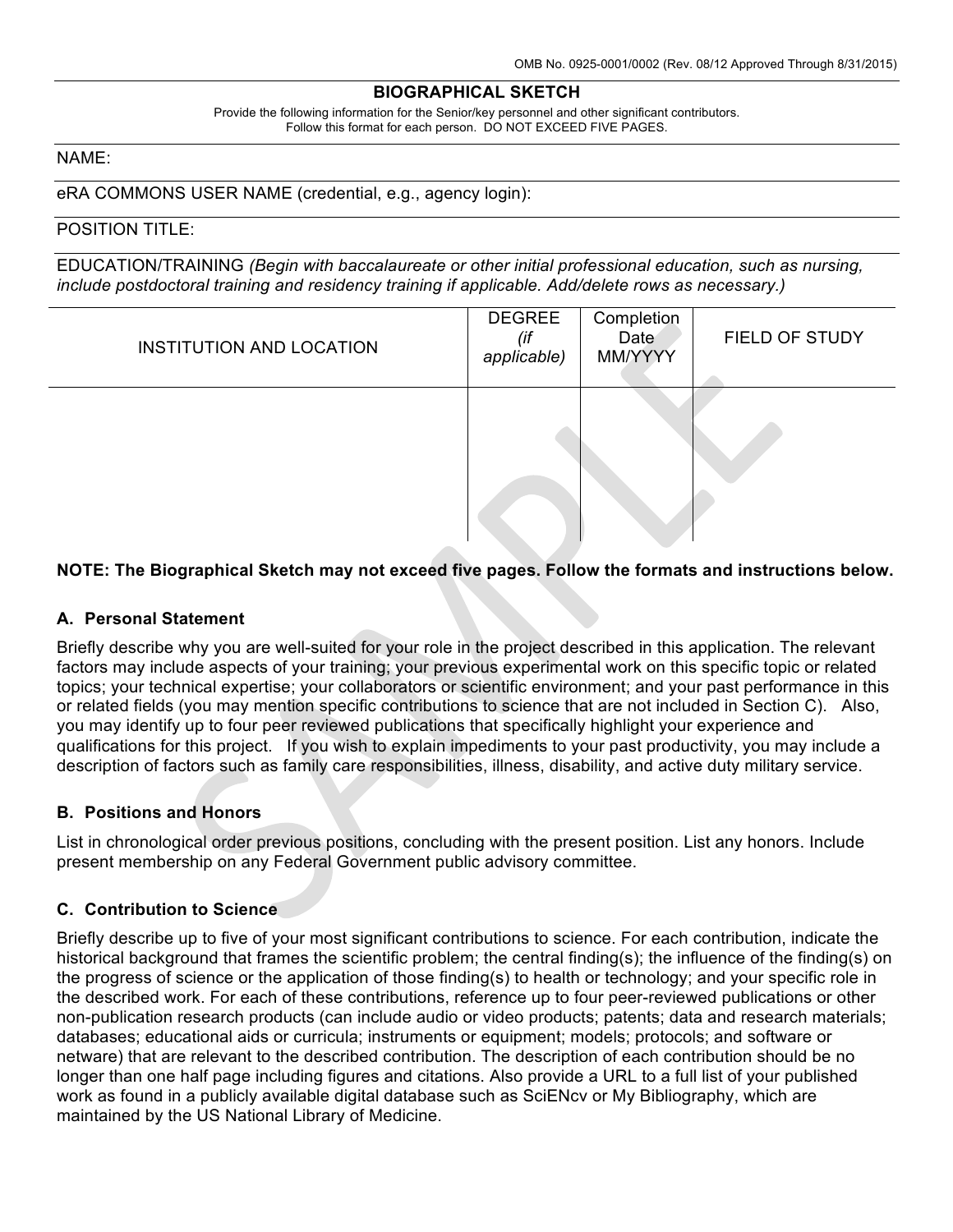## **D. Research Support**

List both selected ongoing and completed research projects for the past three years (Federal or non-Federallysupported). *Begin with the projects that are most relevant to the research proposed in the application.* Briefly indicate the overall goals of the projects and responsibilities of the key person identified on the Biographical Sketch. Do not include number of person months or direct costs.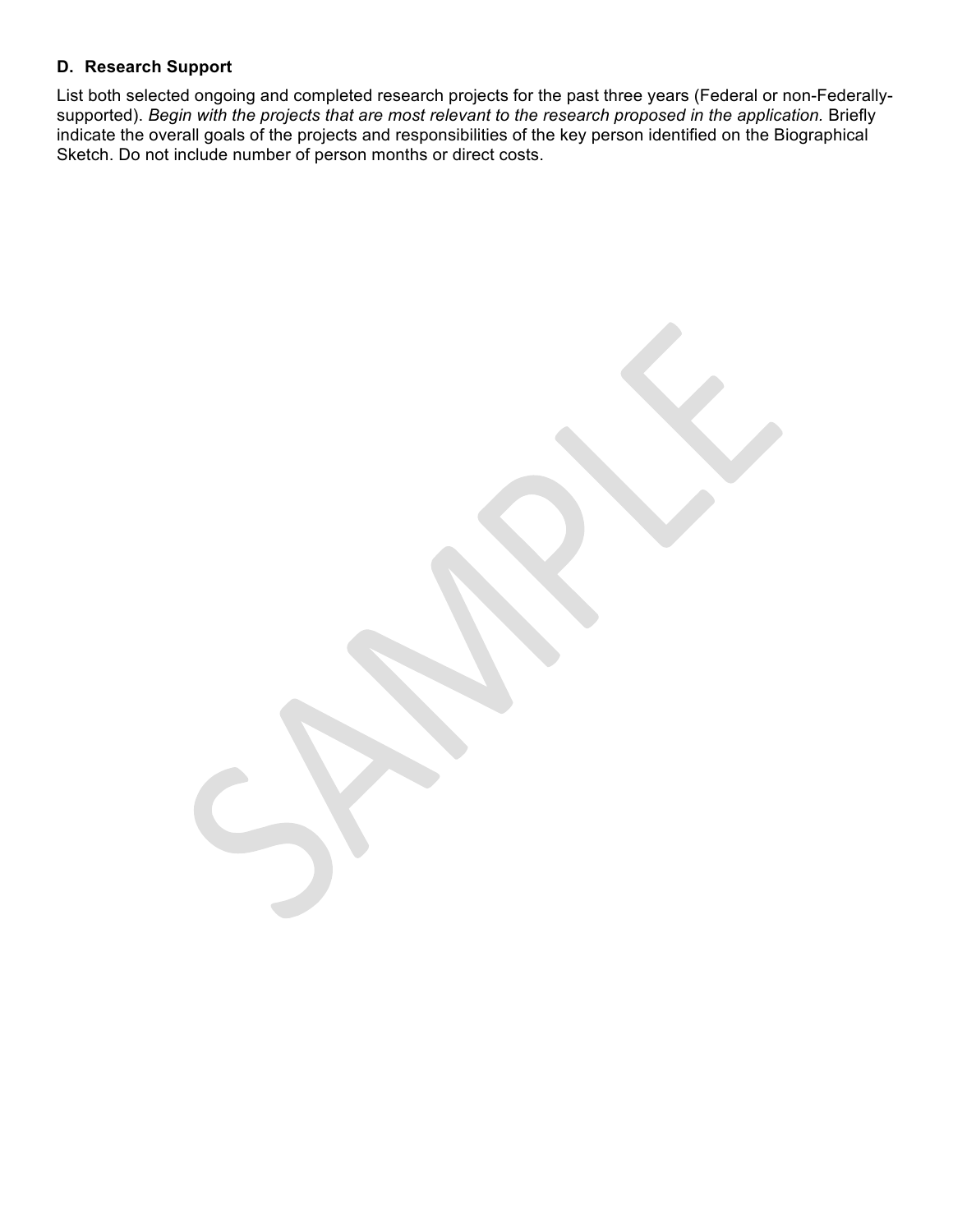## **BIOGRAPHICAL SKETCH**

Provide the following information for the Senior/key personnel and other significant contributors. Follow this format for each person. **DO NOT EXCEED FIVE PAGES**.

### NAME: Hunt, Morgan Casey

eRA COMMONS USER NAME (credential, e.g., agency login): huntmc

### POSITION TITLE: Associate Professor of Psychology

EDUCATION/TRAINING *(Begin with baccalaureate or other initial professional education, such as nursing, include postdoctoral training and residency training if applicable. Add/delete rows as necessary.)*

| INSTITUTION AND LOCATION           | <b>DEGREE</b><br>(if<br>applicable) | Completion<br>Date<br>MM/YYYY | <b>FIELD OF STUDY</b>                    |
|------------------------------------|-------------------------------------|-------------------------------|------------------------------------------|
| University of California, Berkeley | B.S.                                | 05/1990                       | Psychology                               |
| University of Vermont              | Ph.D.                               | 05/1996                       | Experimental<br>Psychology               |
| University of California, Berkeley | Postdoctoral                        | 08/1998                       | <b>Public Health and</b><br>Epidemiology |

## **A. Personal Statement**

I have the expertise, leadership, training, expertise and motivation necessary to successfully carry out the proposed research project. I have a broad background in psychology, with specific training and expertise in ethnographic and survey research and secondary data analysis on psychological aspects of drug addiction. My research includes neuropsychological changes associated with addiction. As PI or co-Investigator on several university- and NIH-funded grants, I laid the groundwork for the proposed research by developing effective measures of disability, depression, and other psychosocial factors relevant to the aging substance abuser, and by establishing strong ties with community providers that will make it possible to recruit and track participants over time as documented in the following publications. In addition, I successfully administered the projects (e.g. staffing, research protections, budget), collaborated with other researchers, and produced several peer-reviewed publications from each project. As a result of these previous experiences, I am aware of the importance of frequent communication among project members and of constructing a realistic research plan, timeline, and budget. The current application builds logically on my prior work. During 2005-2006 my career was disrupted due to family obligations. However, upon returning to the field I immediately resumed my research projects and collaborations and successfully competed for NIH support.

- 1. Merryle, R.J. & Hunt, M.C. (2004). Independent living, physical disability and substance abuse among the elderly. Psychology and Aging, 23(4), 10-22.
- 2. Hunt, M.C., Jensen, J.L. & Crenshaw, W. (2007). Substance abuse and mental health among communitydwelling elderly. International Journal of Geriatric Psychiatry, 24(9), 1124-1135.
- 3. Hunt, M.C., Wiechelt, S.A. & Merryle, R. (2008). Predicting the substance-abuse treatment needs of an aging population. American Journal of Public Health, 45(2), 236-245. PMCID: PMC9162292 Hunt, M.C., Newlin, D.B. & Fishbein, D. (2009). Brain imaging in methamphetamine abusers across the life-span. Gerontology, 46(3), 122-145.

## **B. Positions and Honors**

## **Positions and Employment**

1998-2000 Fellow, Division of Intramural Research, National Institute of Drug Abuse, Bethesda, MD 2000-2002 Lecturer, Department of Psychology, Middlebury College, Middlebury, VT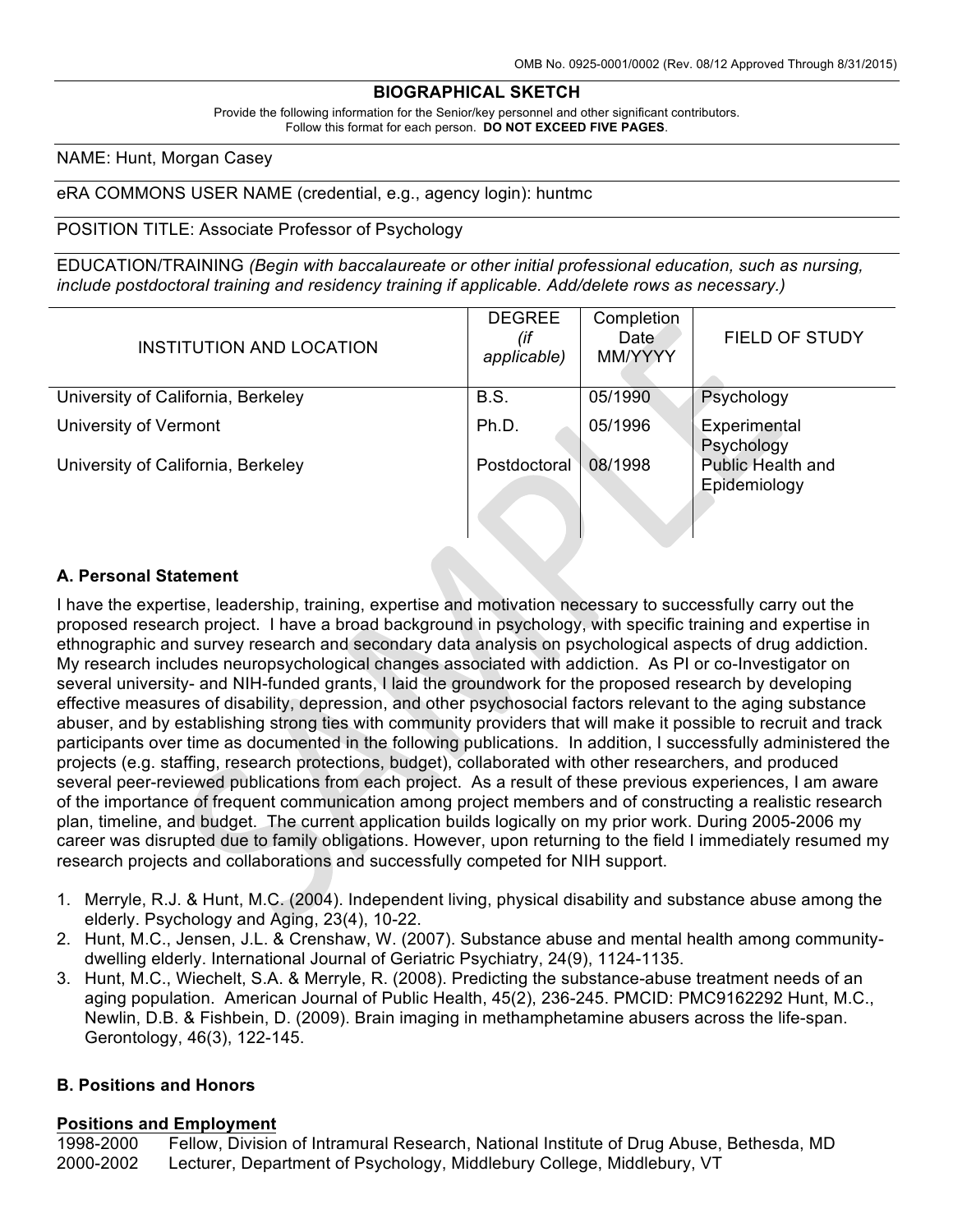2001- Consultant, Coastal Psychological Services, San Francisco, CA 2002-2005 Assistant Professor, Department of Psychology, Washington University, St. Louis, MO 2007- Associate Professor, Department of Psychology, Washington University, St. Louis, MO

## **Other Experience and Professional Memberships**

- 1995- Member, American Psychological Association
- 1998- Member, Gerontological Society of America
- 1998- Member, American Geriatrics Society
- 2000- Associate Editor, Psychology and Aging
- 2003- Board of Advisors, Senior Services of Eastern Missouri
- 2003-05 NIH Peer Review Committee: Psychobiology of Aging, ad hoc reviewer
- 2007-11 NIH Risk, Adult Addictions Study Section, members

## **Honors**

- 2003 Outstanding Young Faculty Award, Washington University, St. Louis, MO
- 2004 Excellence in Teaching, Washington University, St. Louis, MO
- 2009 Award for Best in Interdisciplinary Ethnography, International Ethnographic Society

## **C. Contribution to Science**

- 1. My early publications directly addressed the fact that substance abuse is often overlooked in older adults. However, because many older adults were raised during an era of increased drug and alcohol use, there are reasons to believe that this will become an increasing issue as the population ages. These publications found that older adults appear in a variety of primary care settings or seek mental health providers to deal with emerging addiction problems. These publications document this emerging problem but guide primary care providers and geriatric mental health providers to recognize symptoms, assess the nature of the problem and apply the necessary interventions. By providing evidence and simple clinical approaches, this body of work has changed the standards of care for addicted older adults and will continue to provide assistance in relevant medical settings well into the future. I served as the primary investigator or co-investigator in all of these studies.
	- a. Gryczynski, J., Shaft, B.M., Merryle, R., & Hunt, M.C. (2002). Community based participatory research with late-life addicts. American Journal of Alcohol and Drug Abuse, 15(3), 222-238.
	- b. Shaft, B.M., Hunt, M.C., Merryle, R., & Venturi, R. (2003). Policy implications of genetic transmission of alcohol and drug abuse in female nonusers. International Journal of Drug Policy, 30(5), 46-58.
	- c. Hunt, M.C., Marks, A.E., Shaft, B.M., Merryle, R., & Jensen, J.L. (2004). Early-life family and community characteristics and late-life substance abuse. Journal of Applied Gerontology, 28(2),26- 37.
	- d. Hunt, M.C., Marks, A.E., Venturi, R., Crenshaw, W. & Ratonian, A. (2007). Community-based intervention strategies for reducing alcohol and drug abuse in the elderly. Addiction, 104(9), 1436- 1606. PMCID: PMC9000292
- 2. In addition to the contributions described above, with a team of collaborators, I directly documented the effectiveness of various intervention models for older substance abusers and demonstrated the importance of social support networks. These studies emphasized contextual factors in the etiology and maintenance of addictive disorders and the disruptive potential of networks in substance abuse treatment. This body of work also discusses the prevalence of alcohol, amphetamine, and opioid abuse in older adults and how networking approaches can be used to mitigate the effects of these disorders.
	- a. Hunt, M.C., Merryle, R. & Jensen, J.L. (2005). The effect of social support networks on morbidity among elderly substance abusers. Journal of the American Geriatrics Society, 57(4), 15-23.
	- b. Hunt, M.C., Pour, B., Marks, A.E., Merryle, R. & Jensen, J.L. (2005). Aging out of methadone treatment. American Journal of Alcohol and Drug Abuse, 15(6), 134-149.
	- c. Merryle, R. & Hunt, M.C. (2007). Randomized clinical trial of cotinine in older nicotine addicts. Age and Ageing, 38(2), 9-23. PMCID: PMC9002364
- 3. Methadone maintenance has been used to treat narcotics addicts for many years but I led research that has shown that over the long-term, those in methadone treatment view themselves negatively and they